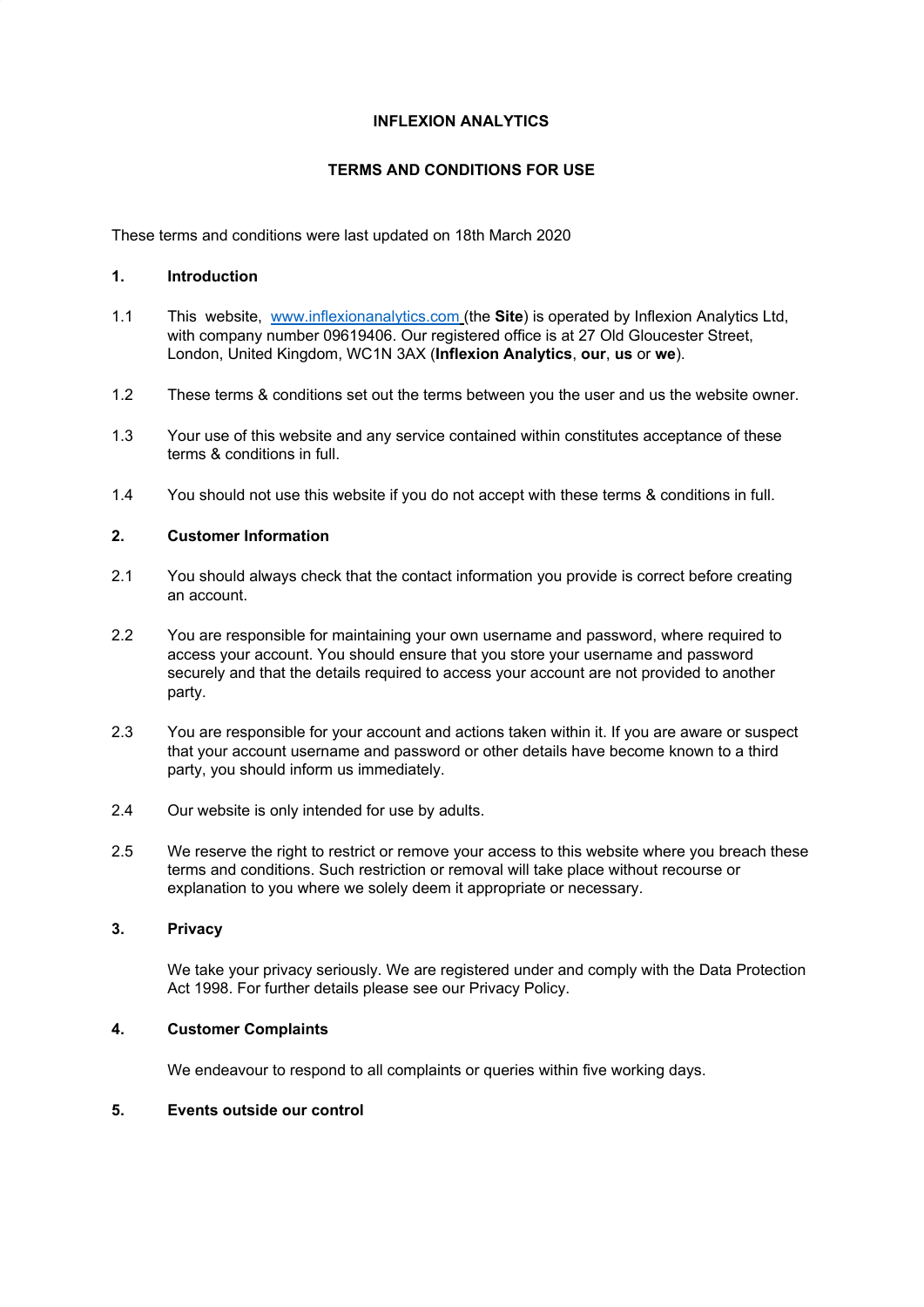We shall not be liable for delay or failure to perform any obligation under these terms & conditions if the delay or failure is caused by any circumstances beyond our reasonable control, including, but not limited to, acts of god, war, civil disorder or industrial dispute.

# **6. Licence**

- 6.1 We grant you a licence to access the content, information and services contained within our website for personal use only.
- 6.2 This licence allows you to download and cache (using your browser) individual pages from our website.
- 6.3 This licence does not allow you to download and modify individual pages or substantial parts of our website nor to make our website available via an intranet, where our website or a substantial part of it is hosted locally on the intranet in question.
- 6.4 Our website design, layout, content or text cannot be copied, edited or otherwise manipulated without our express prior written permission.
- 6.5 Our website cannot be placed within the frame-set of another site.
- 6.6 Third parties are not allowed to "deep link" to pages within our website, without our express prior written permission. All links (unless expressly permitted by us) should be to the main index page of our website. Furthermore, the content of such links, whether graphic or text should not be misleading, false, derogatory or in any other way offensive.
- 6.7 The restriction on "deep linking" does not apply to affiliate partners or other partners who wish to send users directly to a particular section or page.

## **7. Copyright**

- 7.1 All content, databases, graphics, buttons, icons, logos, layouts and look & feel are our copyright, unless expressly acknowledged as otherwise.
- 7.2 The data mining, extraction or utilisation of product information from our website is not permitted without our express prior written permission.

### **8. User Generated Content**

- 8.1 Where the facility exists you may provide reviews or public feedback on the website, also known as user-generated content.
- 8.2 Where the facility exists such user-generated content can be provided in different formats and mediums; text, audio, video and still photographs.
- 8.3 As part of providing this content to us you agree to grant us a worldwide, irrevocable, non-exclusive and royalty-free license to use, distribute, edit, translate and repurpose such content, as we require, including sub-licensing to other parties.
- 8.4 Such content shall not infringe the intellectual property rights of any other party. Furthermore the content shall not be illegal or capable of breaching the laws of any jurisdiction in which it may be displayed.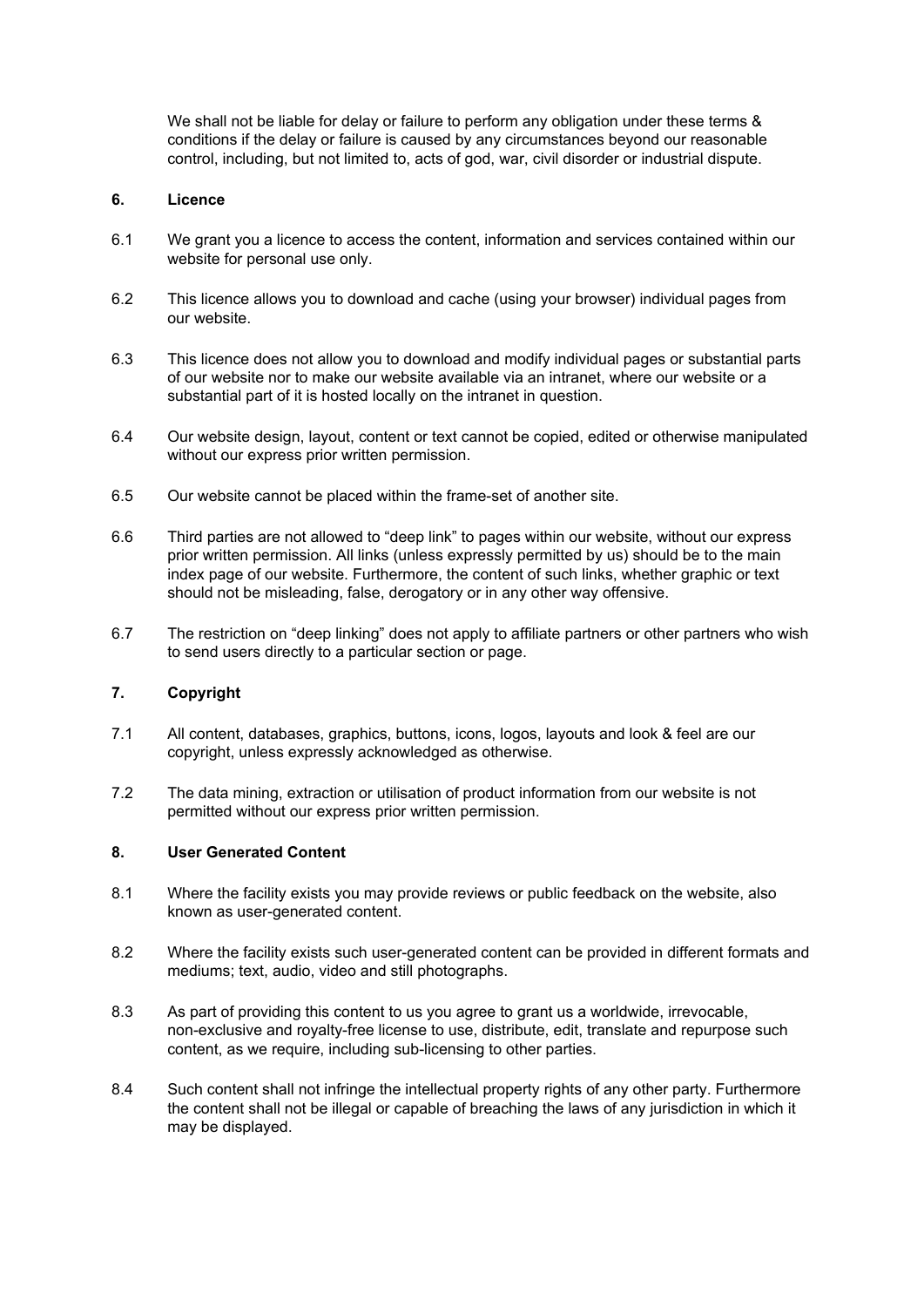- 8.5 We reserve the right to remove any content, which breaches or risks breaching these terms and conditions.
- 8.6 However, we shall not assume any responsibility for auditing or monitoring any user generated content.
- 8.7 Any complaints about such content by rights holders or any user or visitor to our website should be directed to us using our contact details listed at the end of these terms and conditions.

### **9. Limitations and Exclusions of Liability**

- 9.1 Where content and information is provided on the website without charge we exclude all liability for such content and information.
- 9.2 All business losses (including, but not limited to) loss of profits, income, revenue, damage to goodwill, loss of other commercial contracts, other commercial opportunities are all excluded.
- 9.3 All indirect, consequential or special losses or damage are all excluded.
- 9.4 All other losses or damages not reasonably foreseeable at the time of the contract between you and us are also excluded.
- 9.5 All losses relating to the loss or corruption of data, databases, systems, software or hardware are all excluded.
- 9.6 These terms and conditions do not exclude or limit liability for death or personal injury caused by you or us.
- 9.7 These terms and conditions do not exclude or limit liability for fraud or fraudulent misrepresentation caused by you or us.
- 9.8 These terms and conditions do not exclude or limit liability where this conflicts with the applicable law for this jurisdiction.

### **10. Indemnity**

By your use of our website you hereby indemnify us and undertake to keep us indemnified at all times now and in the future against all possible claims relating to any breach of these terms and conditions by you. Such indemnities to include, (but not be limited to) all costs legal and otherwise, all other expenses, damages or settlements arising from your breach of these terms and conditions.

#### **11. Variation**

We reserve the right to vary these terms & conditions at any time, without giving notice to you. Such varied terms and conditions shall automatically apply to the use of our website from the date of publication on our website.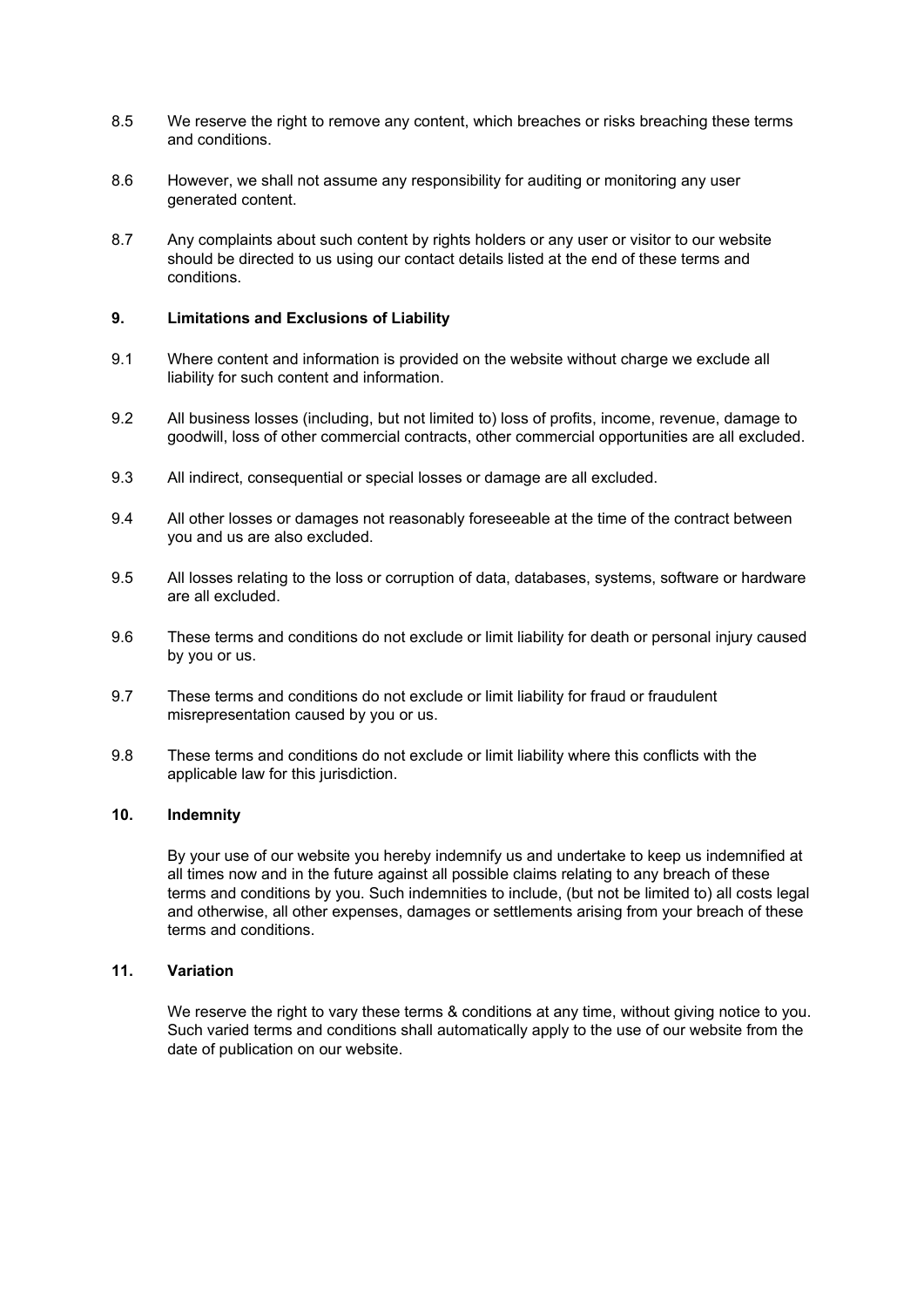### **12. Assignment**

We reserve the right to assign our rights and also our obligations under these terms and conditions, without giving notice to you. This right of assignment shall only apply to us and shall not apply to you in any way.

### **13. Severability**

The foregoing paragraphs, sub-paragraphs and clauses of these terms & conditions shall be read and construed independently of each other. Should any part of this agreement or its paragraphs, sub-paragraphs or clauses be found invalid it shall not affect the remaining paragraphs, sub-paragraphs and clauses.

# **14. Waiver**

Failure by us to enforce any accrued rights under these terms & conditions is not to be taken as or deemed to be a waiver of those rights by us unless we acknowledge the waiver in writing.

# **15. Third Parties**

These terms and conditions are between you and us. They do not apply to, or benefit any third party and are not reliant on any third party.

# **16. Entire Terms & Conditions**

These terms & conditions set out the entire agreement and understanding between you and us.

## **17. The Consumer Rights Act 2015**

These Terms & Conditions are specifically written in accordance with the Consumer Rights Act 2015. Should these Terms & Conditions conflict with the Act, the Consumer Rights Act 2015 shall prevail and apply.

#### **18. Your Statutory Rights**

Where acting as a consumer your statutory rights are unaffected.

### **19. Jurisdiction**

These terms & conditions shall be interpreted, construed and enforced in accordance with English law and shall be subject to the exclusive jurisdiction of the English Courts.

#### **Our contact details are as follows:**

Inflexion Analytics Ltd, 27 Old Gloucester Street, London, United Kingdom, WC1N 3AX